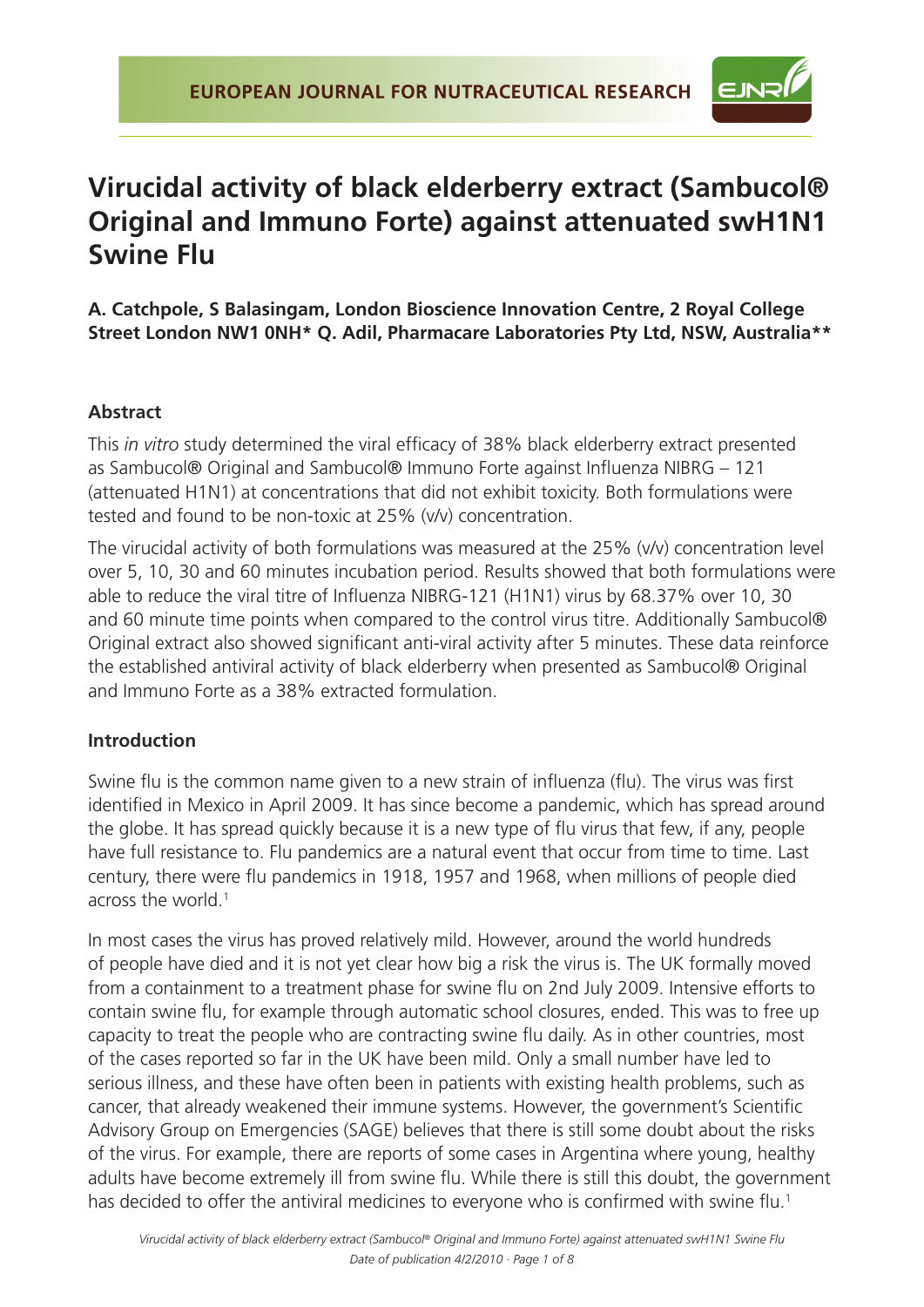

The epidemiology of viral respiratory infections is well described.<sup>2</sup> Influenza has been established as a serious human affliction that can cause localized epidemics and global pandemics of acute respiratory infections. Each year the Influenza virus is responsible for 20,000 to 40,000 deaths and up to 300,000 hospitalisation cases in the United States.<sup>3</sup> In the pandemic of 1918 it is widely believed that in excess of 40 million people died.

Although children and younger adults experience more cases of infection, severe illness is more common in the elderly, Immunocompromised individuals, or those with chronic illnesses such as asthma, diabetes, kidney failure and heart disease.<sup>4</sup>

The annual epidemics run from November to March in the Northern Hemisphere, and from April to September in the Southern Hemisphere.5 The impacts of these viruses have led to the search for alternative compounds with which to minimize their effects within human populations. With the recent news of a **H1N1** pandemic the need to prevent any opportunities of transmission of the virus has risen. Disinfectants, hand sanitizers/gels and antiviral formulations that are able to inactivate the Swine flu virus are of particular importance to control the spread of the virus.

Against this current pandemic backdrop it is important to determine whether natural extracts can offer an alternative prevention or treatment capability, particularly to those people who cannot tolerate pharmaceutical interventions.

Studies have shown that elderberries are unusually rich in the phytochemicals known as flavonoids and among all fruits, elderberries are the most concentrated source of anthocyanins, a class of flavanoids that act as powerful antioxidants to maintain the immune system and protect the body's cells from harm.<sup>6</sup> These anthocyanins are found in the purple pigment of black elderberries. Research has shown that the anthocyanins in black elderberry can boost the production of cytokines, $6$  the proteins that act as messengers within the immune system, and thereby serve to enhance the body's immune response. Sambucol® products contain extracts of black elderberry at a 38% patented formulation that provide a rich source of anthocyanins which have been shown to help maintain the body's immune system. Over the centuries, elderberry has been used to treat colds, flu, fever, burns, cuts, and more than 70 other maladies, from toothache to the plague.<sup>8</sup>

#### **Aims and Objectives**

The aims and objectives of this study were to determine the virucidal activity of the two formulations of Sambucol®, Sambucol® Original Formula Regular and Sambucol® Immuno Forte against Influenza NIBRG-121 attenuated sw(H1N1) virus. We also wished to establish the toxicity of the test extracts at the test concentration on the MDCK-S cells line.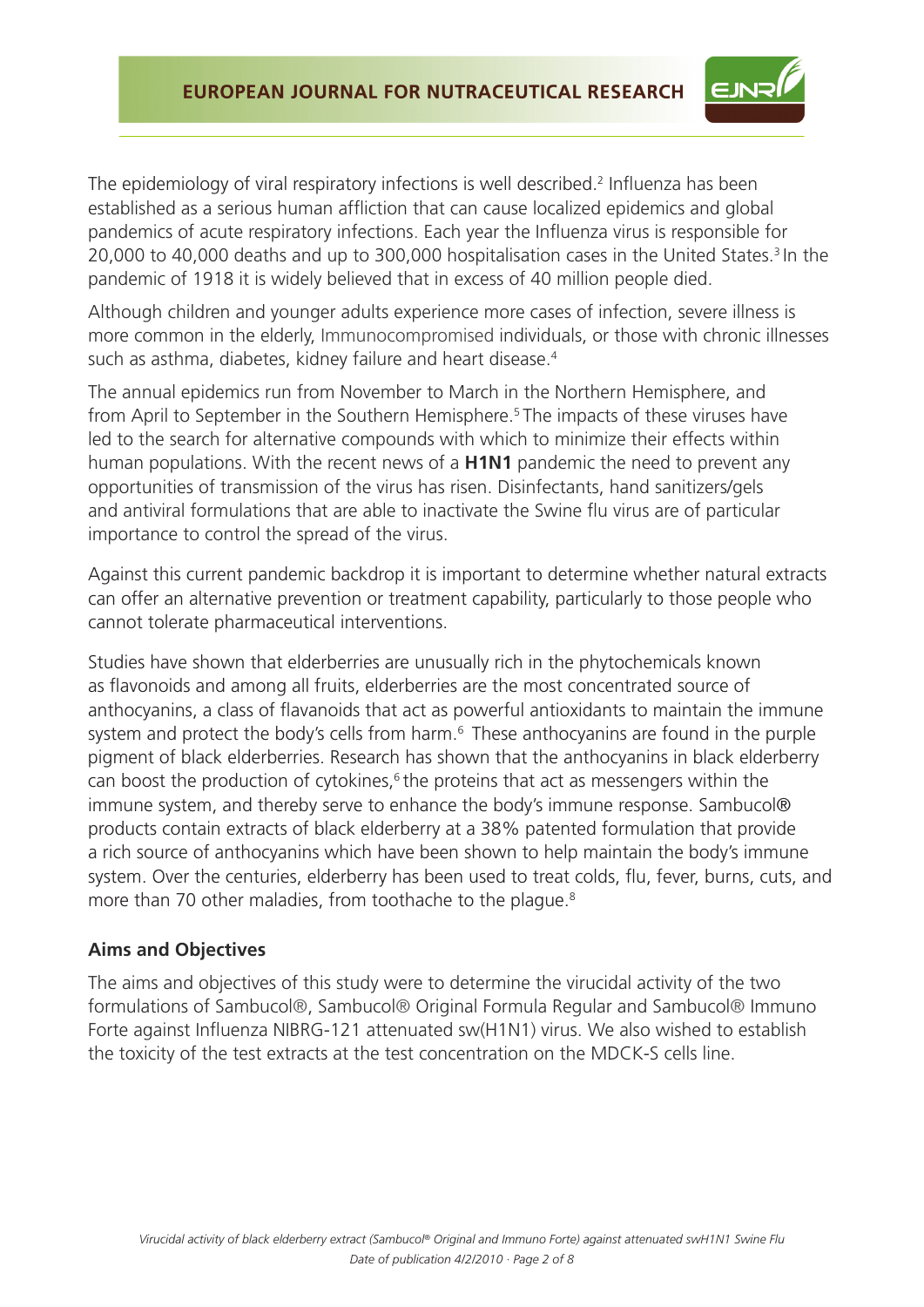

#### **Materials and Methods**

Extracts of the test materials were received in original packaging from the manufacturer and were within their product specification and expiry date. Extracts were stored in conjunction with the manufacturer's recommendations. The test extracts that were used were diluted in cell culture grade water to a concentration of 25% (v/v). As the test article undergoes a 9/10 (v/v) dilution with virus in the virucidal assay, the resulting test concentrations was 22.5%

#### **Reagents and Control Articles**

The controls utilised in the virucidal assay were:

## **Cell only control**

The cell only controls comprised of cells not infected with virus. This was a negative control for vCPE (viral cytopathic effect) and was also an indicator of cell quality. MDCK (Madin-Darby canine kidney) cell only controls were taken from an existing facility and stored at 37°C  $(\pm 2^{\circ}C)$ , 5% CO, under normal safety precautions for a category II material. It was confirmed that no wells exhibited HA activity or vCPE.

## **Negative control**

Cells were incubated with Influenza infection media that had undergone similar dilution steps with virus as the test extracts (i.e 360 microL infection media was added to 40 microL virus and terminated in 3.6 mL infection media). Influenza Infection Media was in liquid medium, red in colour and stored at 4°C under normal safety precautions for a category II material.

## **Positive control**

Cells were infected with citrate buffer solution, 0.09 M [Sigma; C2488] adjusted to pH 3.5 with HCL, that had undergone similar dilution steps with virus as the test article (i.e 360 microL antiviral control was added to 40 microL virus and terminated in 3.6mL infection media. This clear liquid was also stored at 4°C.

## **Virus**

The virus was taken from the current facility and contained in allantoic fluid with the usual safety precautions for a category II+ material. Work was conducted in a class 2 biosafety cabinet. NIBRG-121 is a reassortant virus that contains the neuraminidase and haemagglutinin surface glycoproteins of A/California/7/2009 (H1N1), which was isolated from humans. The virus was supplied by the National Institute for Biological Standards and Control (NIBSC) and propagated in allantoic fluid in an environment where full trace-ability of the virus has been maintained.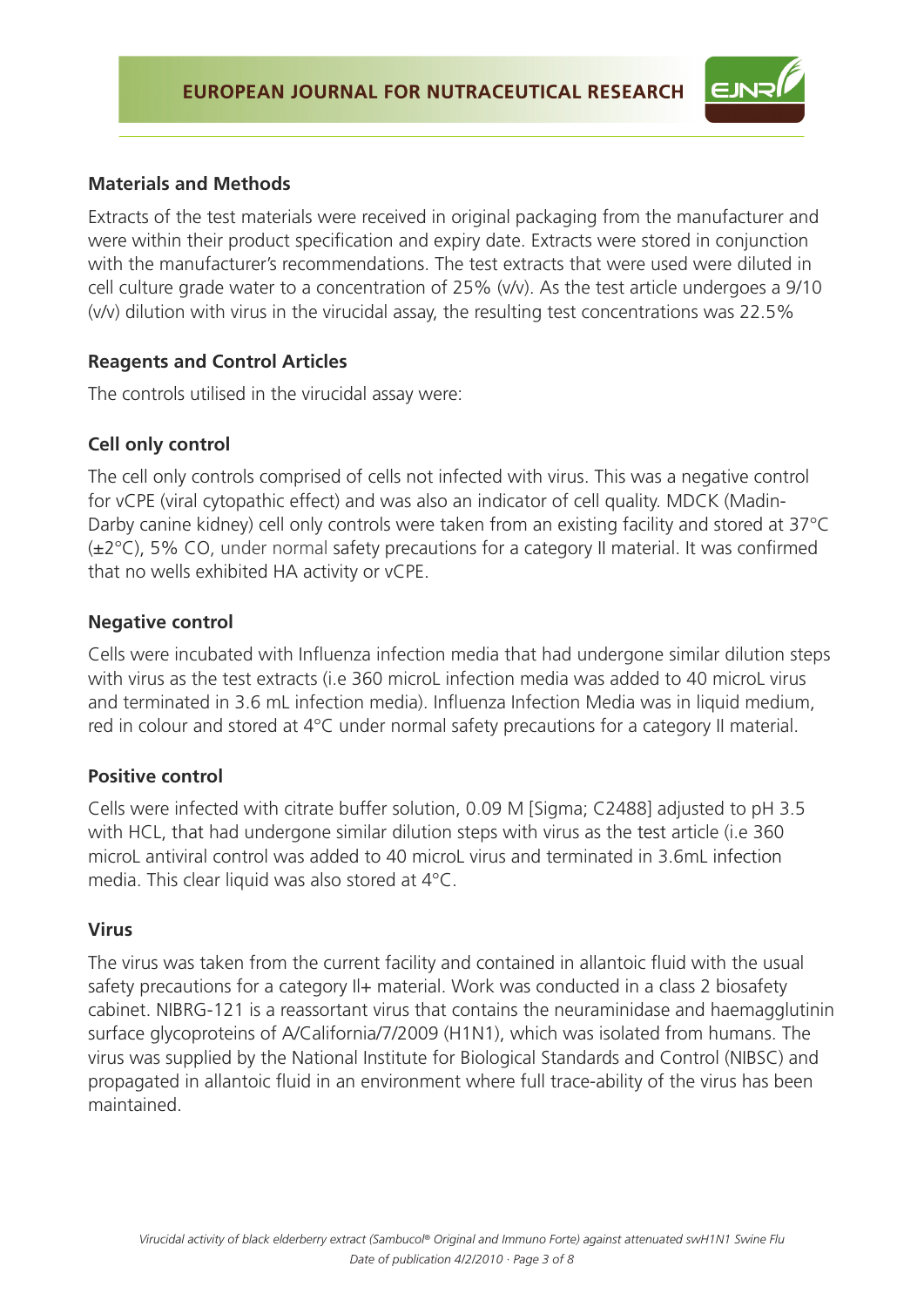

# **The cell line**

The MDCK cell line was used for the Influenza virucidal and cytotoxicity assays. The cell line was obtained from the existing cell bank and maintained in accordance with the current standard operating procedure. Cell line was stored at 37°C (±2°C), 5% CO<sub>2</sub>.

The cells were seeded at a' density of approximately 5 x 104 cells/ml and incubated at 37°C ( $\pm$ 2°C), 5% CO<sub>2</sub>, for 24 hours until 70-80% confluent. Prior to use in either the virucidal or cytotoxicity assay the MDCK growth media was removed and the cells washed twice with PBS (Gibco 10010) and replenished with Influenza infection media.

| <b>Constituent</b>   | <b>Volume</b>     | <b>Product Code</b>            |
|----------------------|-------------------|--------------------------------|
| <b>DMEM</b>          | 500mL             | Invitrogen 31885049            |
| <b>HEPES</b>         | 5 <sub>mL</sub>   | Sigma H0887                    |
| Pen Strep            | 5mL               | Sigma P4458                    |
| TrYPsin-treated TPCK | 2.2mL(5625 Units) | Thermo Scientific Pierce 20223 |

#### Influenza Infection Media

## **Experimental methods**

## **Cytotoxicity assay**

A cellular toxicity assay was conducted prior to the main experiment in a similar manner to the virucidal activity assay. The experimental design of the cytotoxicity assay is summarized below.

a) 40 microL of the Influenza Infection media was added to 360 microL of the test article.

b) After 60 minutes (the longest timepoint being measured) had completed 3.6mL of the virus specific infection media was added to terminate the reaction.

c) 111 microL of the terminated reaction mixture was inoculated onto the first row of wells and serially diluted 10 fold (11 microL titrated from the first well to subsequent wells containing 100 microL of the virus specific infection media). The inoculated cells will be incubated for 1 hour  $(\pm 5 \text{ minutes})$  at 37°C  $(\pm 2 \text{°C})$  with 5% CO2.

d) The cell line was washed twice with PBS (100 microL/well) and fresh infection media added at 100 microL/well.

e) The cells were incubated at 37°C ( $\pm$ 2°C) with 5% CO<sub>2</sub> for four hours.

After incubation, visual assessment of the cell monolayer was conducted to determine any cytotoxic effects of the test compounds on the cell line. The tCPE (toxicity associated cytopathic effects) were recorded in the laboratory notebook.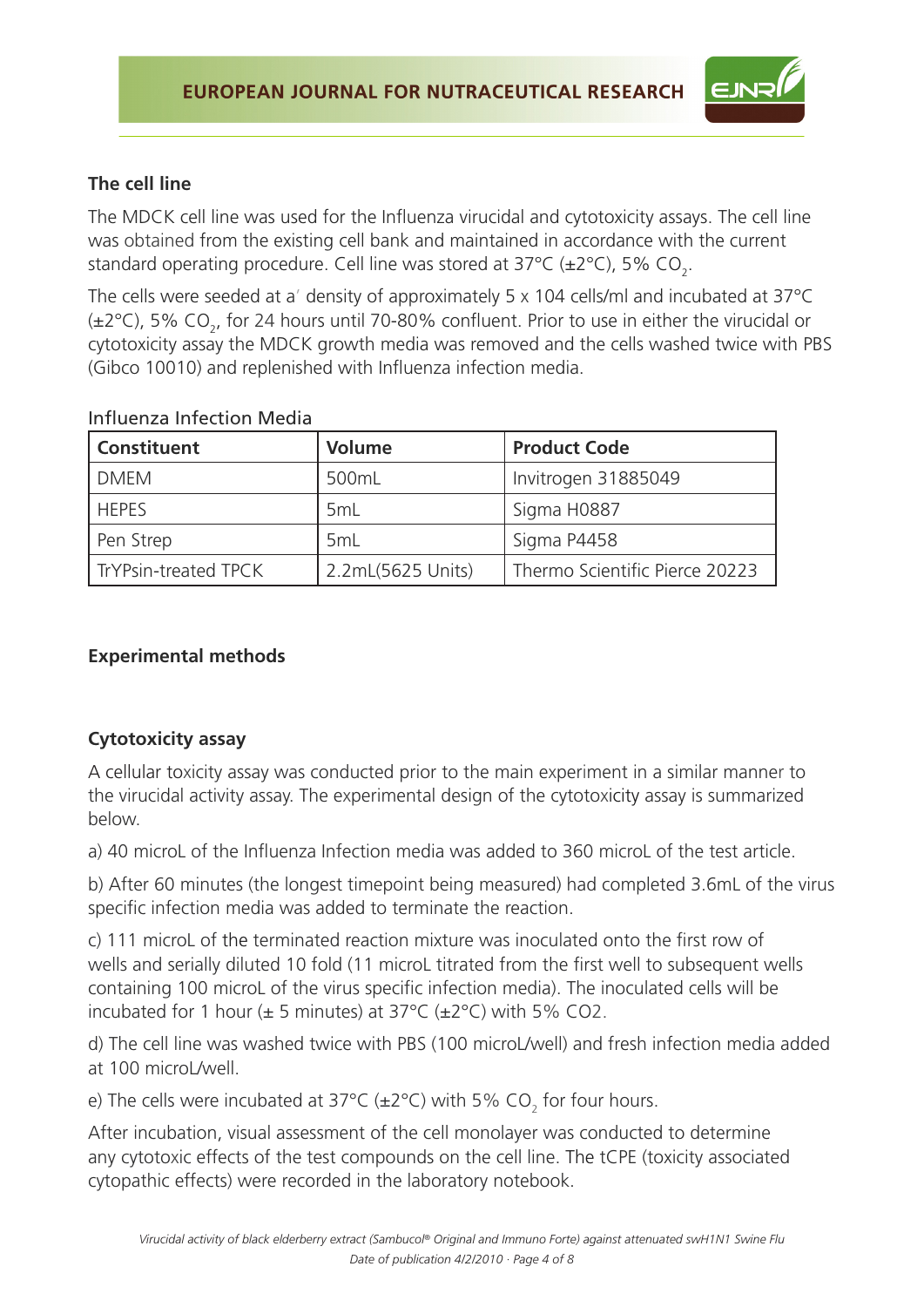

## **Virucidal Assay**

Virus (40 microL) was added to the prepared test article (360 microL) and incubated for the assay. The assay was performed as above with virus being added to the reaction mixture instead of infection media.

a) 40 microL of NIBRG-121 sw(H1N1) was added to 360 microL of the test article.

b) The timepoints measured were;

- 5 minutes
- 10 minutes
- 30 minutes
- 60 minutes

c) After each timepoint was completed 3.6mLs of the virus specific infection media was added to terminate the reaction.

d) 111 microL of the terminated reaction mixture was inoculated onto the first row of wells and serially diluted 10 fold (11 microL titrated from the first well to subsequent wells containing 100 microL of the virus specific infection media).

e) The inoculated cells were incubated for 3-days at 37°C (±2°C) with 5% CO<sub>2</sub>.

After 3 days the plates were CPE scored and an HA performed. 50 microL of the media in each well was removed onto a 96 well V bottom plate. 50% of turkey red blood cells (TRBC's) were then added to each well. The plates were then left at room temperature for 30 minutes  $(\pm 2 \text{ minutes})$  and then read accordingly.

# **Analysis of Data**

## **Virucidal and Cytotoxicity Assays**

The viral endpoint was determined by Haemagglutination assay. The qualitative HA observations were used to quantify the amount of virus present in the reaction mixture using the Karber Calculation to measure TCID<sub>50</sub>. Similarly cell monolayers were observed for toxicity associated cytopathic effects. From this a Tissue Culture Lethal Dose 50 (TCLD $_{50}$ ) was calculated using the Karber Calculation, by treating a well that is positive for toxicity in a similar manner as wells that are positive for virus.

# **Calculation of Virus Reduction**

The reduction in virus titre for the test compounds was calculated by subtracting the virus obtained with the test compound from the virus titre obtained with the virus control on the same plates as the test compound. The log reduction in viral titre was calculated by the following formula;

TCID<sub>50</sub> (virus only control) — TCID<sub>50</sub> or TCLD<sub>50</sub>^\* (Test Compound)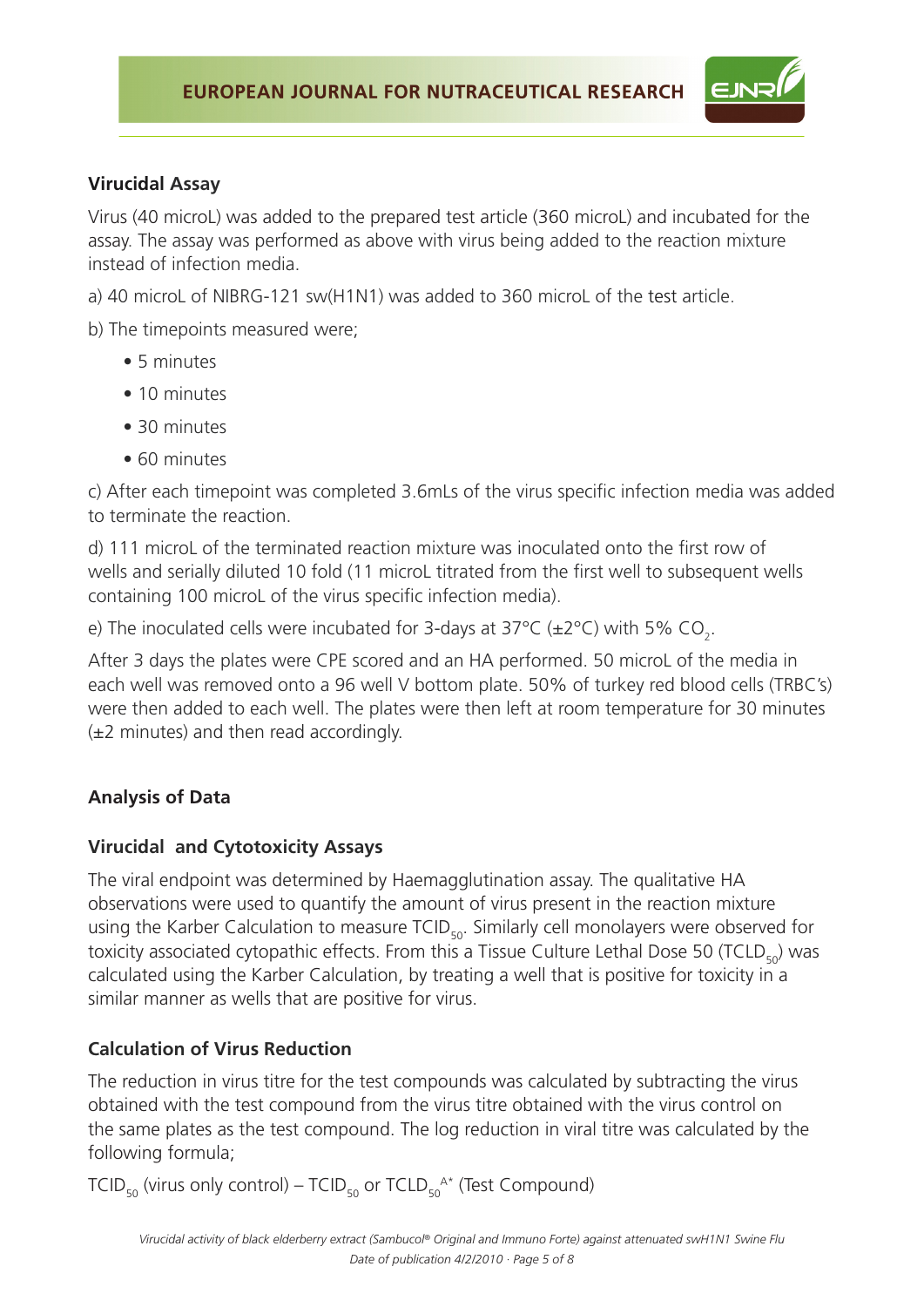The log reduction was converted to a percentage virus reduction using the following formula; 100% -10 (2-(T1-T2))

Where;

 $TI = TCID_{50}$  (virus only control)

 $T2 = TCID_{50}$  or  $TCLD_{50}^{A*}$  (Test Compound)

Results are reported as both log reduction and percentage virus reduction.

## **Results**

## **Cytotoxicity Assay**

The cytotoxicity assay was used to determine if the test substances had any toxic effects on the MDCK cell line. The cells were observed for tCPE to determine if there were any cytopathic effects caused by the test substances. The Tissue Culture Lethal Dose 50 (TCLD $_{50}$ ) was determined using the Karber Calculation where the  $\text{TCLD}_{50}$  is the quantity of test substance that will produce a cytotoxic effect in 50% of the cultures inoculated.

The TCLD<sub>50</sub> for the test articles are shown in Table 1.

# **A\* TCLD50 was used to calculate virus reduction where the observed cytotoxicity was greater than the virus titre** (i.e. if TCLD<sub>50</sub>>TCID<sub>50</sub>)

|  | Table 1: Calculated Tissue Culture Lethal Dose 50 for test articles. |  |  |  |  |
|--|----------------------------------------------------------------------|--|--|--|--|
|  |                                                                      |  |  |  |  |

| <b>Treatment</b>                               | $Log_{10}$ TCLD <sub><math>50</math></sub> /mL |
|------------------------------------------------|------------------------------------------------|
| <b>Sambucol®Immuno Forte</b>                   | None observed                                  |
| Sambucol <sup>®</sup> Original Formula Regular | <b>None Observed</b>                           |

## **Virucidal Assay**

The Tissue Culture Infective Dose 50 (TCID $_{50}$ ) was determined using the Karber

Calculation and the TCID50 is the quantity of virus that will produce a cytopathic effect in 50 per cent of the cultures inoculated. The results of the virucidal assay are indicated in Tables 2 and 3.

*Table* 2: *Influenza NIBRG-12I (HINI) virus recovery, calculated log and percentage reduction following treatment with Sambucol Original Formula Regular*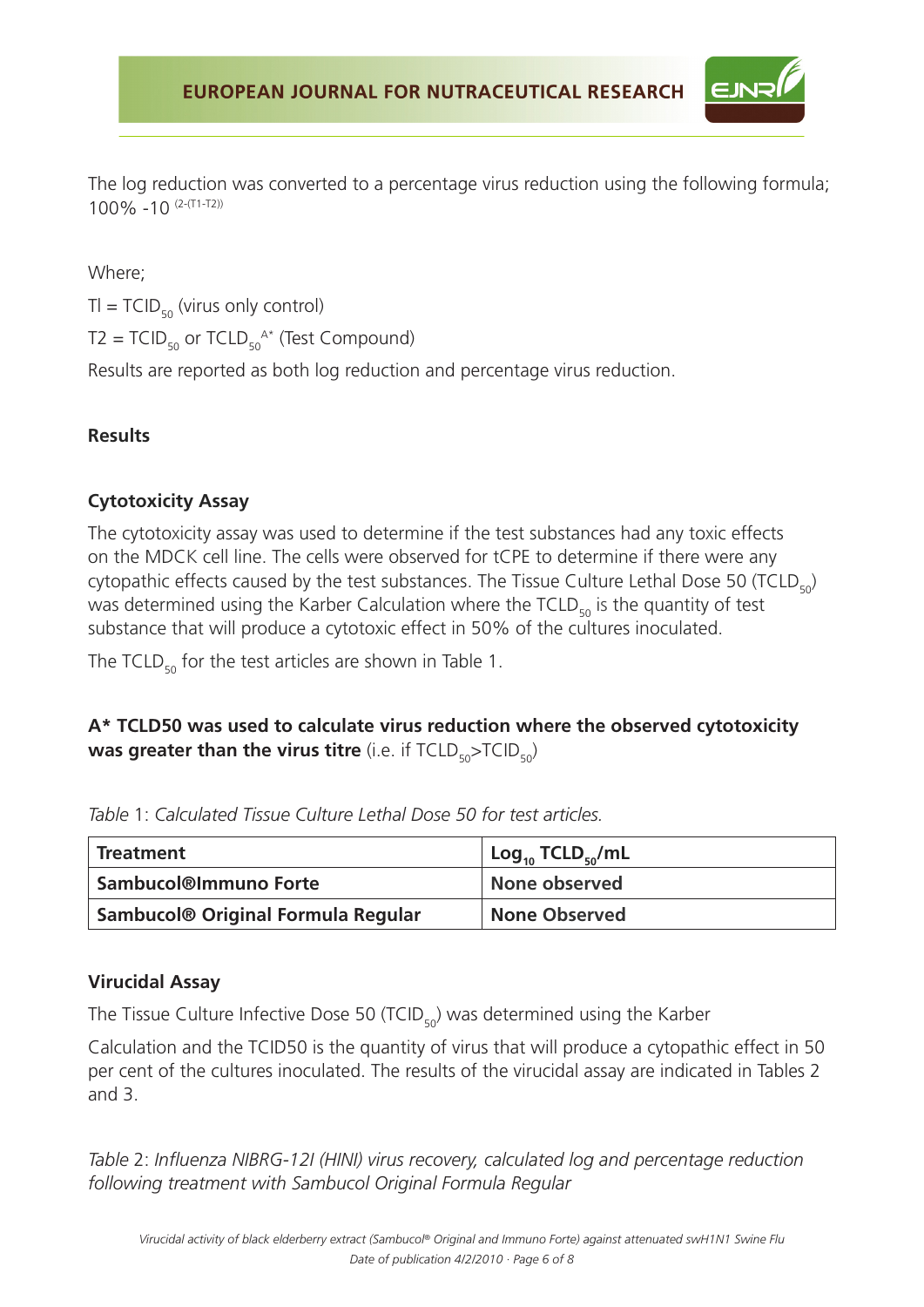# EUROPEAN JOURNAL FOR NUTRACEUTICAL RESEARCH



| <b>Test Article</b>                                  | <b>Time Point</b> | Virus titre recovered (log <sub>10</sub><br>$TCID_{50}/mL$ |                   | <b>Reduction in virus titre</b> |               |  |
|------------------------------------------------------|-------------------|------------------------------------------------------------|-------------------|---------------------------------|---------------|--|
|                                                      | (minutes)         | <b>Virus Control</b>                                       | Test<br>substance | $(-\log_{10} TCID_{50}/mL)$     | $\frac{0}{0}$ |  |
| Sambucol®<br>Original Formula<br>Regular             | 5                 | 3.00                                                       | 2.50              | 0.50                            | 68.37         |  |
| Sambucol <sup>®</sup><br>Original Formula<br>Regular | 10                | 3.00                                                       | 2.50              | 0.50                            | 68.37         |  |
| Sambucol <sup>®</sup><br>Original Formula<br>Regular | 30                | 3.00                                                       | 2.50              | 0.50                            | 68.37         |  |
| Sambucol <sup>®</sup><br>Original Formula<br>Regular | 60                | 3.00                                                       | 2.50              | 0.50                            | 68.37         |  |
| Citrate Buffer                                       | 5                 | 3.00                                                       | 1.50              | $\ge 1.50$                      | ≥96.84        |  |

*Table* 3: *Influenza NIBRG-121 (H1N1) virus recovery, calculated log and percentage reduction following treatment with Sambucol® Immuno Forte*

| <b>Test Article</b>                   | <b>Time Point</b> | Virus titre recovered<br>$(log_{10}$ TCID <sub>50</sub> /mL |                          | <b>Reduction in virus titre</b>                              |               |  |
|---------------------------------------|-------------------|-------------------------------------------------------------|--------------------------|--------------------------------------------------------------|---------------|--|
|                                       | (minutes)         | <b>Virus Control</b>                                        | <b>Test</b><br>substance | $\left(\text{-log}_{10} \text{TCID}_{50} / \text{mL}\right)$ | $\frac{0}{0}$ |  |
| Sambucol <sup>®</sup><br>Immuno Forte | 5                 | 3.00                                                        | 3.00                     | 0.00                                                         | 00.00         |  |
| Sambucol <sup>®</sup><br>Immuno Forte | 10                | 3.00                                                        | 2.50                     | 0.50                                                         | 68.37         |  |
| Sambucol <sup>®</sup><br>Immuno Forte | 30                | 3.00                                                        | 2.50                     | 0.50                                                         | 68.37         |  |
| Sambucol <sup>®</sup><br>Immuno Forte | 60                | 3.00                                                        | 2.50                     | 0.50                                                         | 68.37         |  |
| Citrate Buffer                        | 5                 | 3.00                                                        | 1.50                     | $\ge 1.50$                                                   | ≥96.84        |  |

## **Discussion**

The Sambucol® Original Formula Regular at a concentration of 25% (v/v) reduced the viral titre of Influenza NIBRG-121 (H1NI) virus by  $0.5 - \log_{10} TCD_{50}/mL$  (68.37%) over all time points when compared to the control virus titre . The Sambucol® Immuno Forte at a concentration of 25% (v/v) reduced the viral titre of Influenza NIBRG-121 (H1Nl) virus